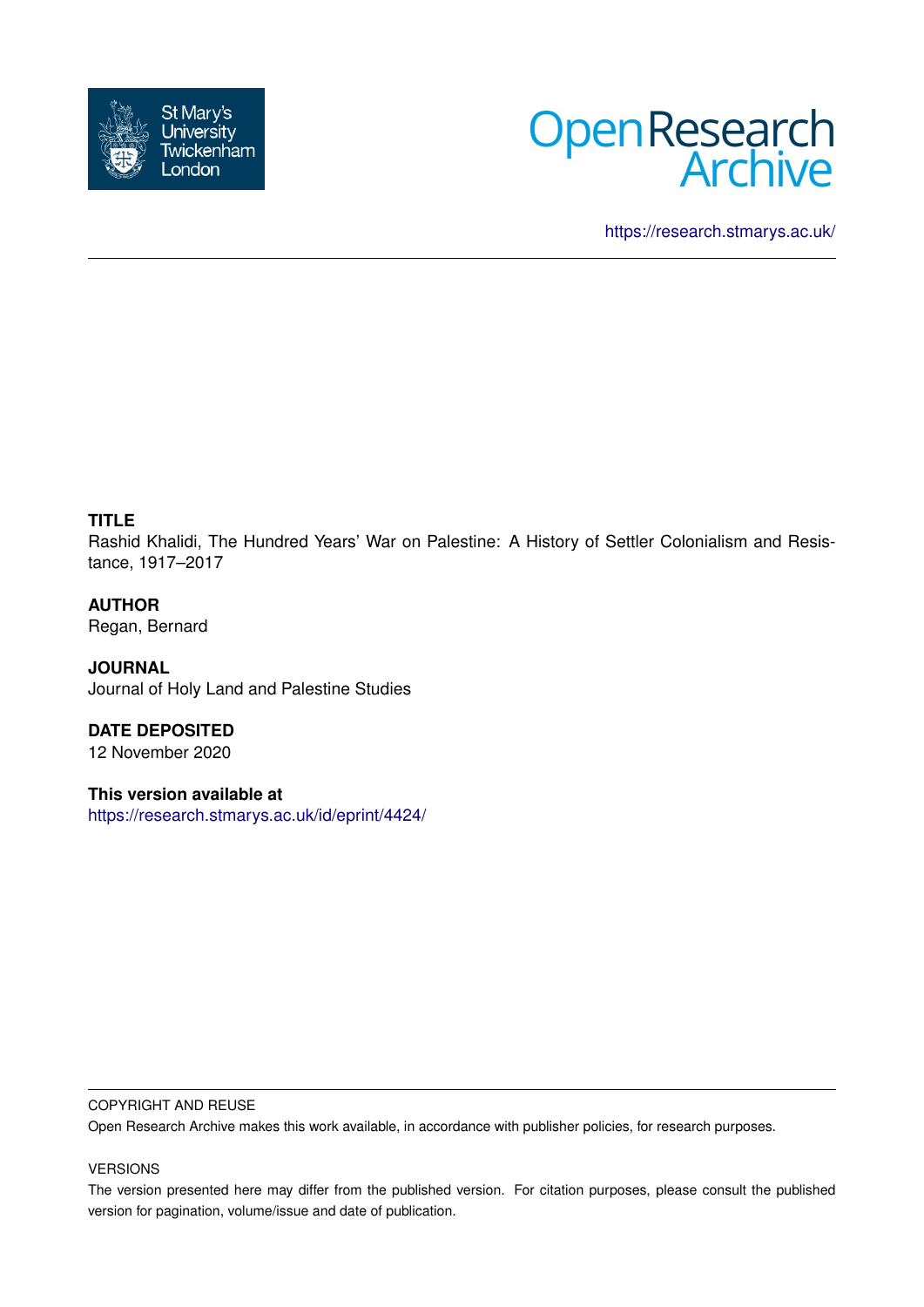*The Hundred Years' War on Palestine: A History of Settler Colonialism and Resistance, 1917-2017* Rashid Khalidi, (New York. Metropolitan Books, 2020) Pp 321. ISBN: 9781627798556

Dr Bernard Regan Visiting Research Fellow Centre for History and Public Pasts St Mary's University

Rashid Khalidi is a respected historian and his contribution to the corpus of Palestinian history is well recognised beyond even the realms of those engaged with the subject. Through his works he has chronicled and analysed the experiences of the Palestinian people and their protracted quest to assert their right to self-determination. His most recent work is *The Hundred Year's War on Palestine*, *A History of Settler Colonialism and Resistance, 1917 –*  20[1](#page-1-0)7.<sup>1</sup> Whilst the book recounts the major events of the century, they are intermittently illuminated by insights drawn from family involvement at significant moments in that history. It is a fascinating account of the Palestinian experience by someone whose family were centrally engaged with the political processes throughout that time.

As Khalidi intimates in an absorbing introduction, his family could be described as relatively privileged *a'yan* or "urban notables", to use Albert Hourani's term.[2](#page-1-1) They were families who through social, economic or religious pre-eminence constituted a layer, which assumed leadership roles in society. The Khalidis for example "were religious scholars holding more or less hereditary posts in the *Sharia* courts"<sup>[3](#page-1-2)</sup>. Notwithstanding their relatively privileged position as a group, the Notables as a whole along with Palestinian society in general, faced obstacles to their aspirations for national independence as a result of the combination of the British occupation and the expansion of the Zionist led colonising project*.*

Uncovering information, through a combination of archival retrieval and authenticated memories he weaves together the history of Palestine and that of his own family. One of these interesting vignettes is that about the role of his great-great-great uncle, Yusuf Diya al-Din Pasha al-Khalidi, the author provides a fascinating account of his ancestor which destroys the orientalist image of the Arab which still prevails in many areas today. His brief pen portrait of Yusuf Diya reveals his ancestor as an educated, somewhat cosmopolitan man of the early twentieth century corresponding in French, amongst others, with Theodor Herzl, the leader of world Zionism. In one of his letters he warns Herzl of the tragedy that would befall Palestine if the colonising aspirations of the leader of Zionism were to come about. The tone of Herzl's reply, as the author comments, has echoes of imperialist figures, like Cecil Rhodes who claimed that colonisation would bring benefits to the indigenous peoples of the

<span id="page-1-0"></span><sup>1</sup> Khalidi, Rashid, *The Hundred Years' War on Palestine: A History of Settler Colonialism and Resistance, 1917-2017* (New York. Metropolitan Books, 2020) Pp 321. ISBN: 9781627798556

<span id="page-1-1"></span><sup>&</sup>lt;sup>2</sup> Hourani, Albert, "Ottoman Reform and the Politics of Notables", in Hourani Albert, Philip Khoury and Mary C. Wilson, *The Modern Middle East Reader* (London. I. B. Taurus, 2011) 86-87.

<span id="page-1-2"></span><sup>3</sup> Regan, Bernard, *The Balfour Declaration, Empire, Mandate and Resistance. In Palestine* (London, Verso 2017), 85.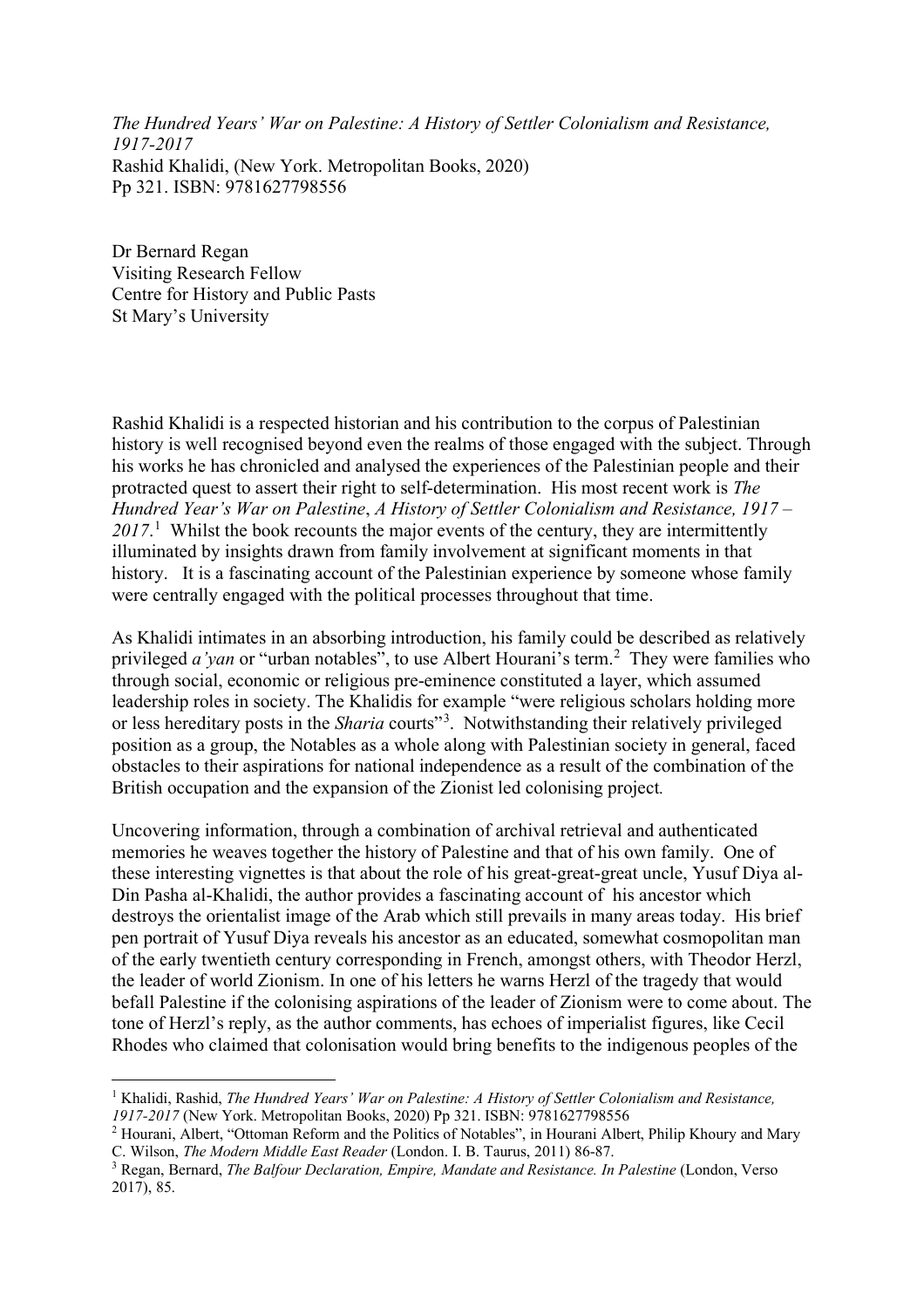lands colonised. This trope, of making the land fertile, did not originate of course with Zionism or even with the Scottish Free Church magazine of 1844 but had its roots in the sixteenth, seventeenth and eighteenth century writings of Thomas More, Hugo Grotius, Thomas Hobbes and John Locke. It was an imperialist mantra often repeated over the centuries but given a fresh lease of life in the era of Balfour.

The author divides the hundred year history of Palestine into six periods defined as declarations of war: the Balfour Declaration of 1917, the *Nakbha* of 1948, the *Naksa* of 1967, the war in Lebanon of 1982, the 1987 *Intifada* and the period from 2000 -2014. In his book Khalidi has, understandably, used this periodisation to deal with the breadth of time he is addressing. It is however arguable that the first chapter tries to address a stretch of time which is both too long and contains at least two distinct periods of political activity and military repression. The period up to around 1929 to the early 1930s was arguably distinct from the change in Palestine which took place subsequently as a result of the convulsions of the Arab uprising or *Thawra* of 1936–1939 and the shift in demography with the increased settlement of Jewish refugees fleeing the Nazi horrors, who were systematically excluded from countries like the United States and Great Britain. This whole period from 1935 onwards certainly represented a rupture with the politics of the *a'yan* signalled by the formation of nationalist political parties which jettisoned the idea of an accommodation with the British. It is arguable that it was in this period that the really decisive shift in the fortunes of the Palestinian struggle took place with the British occupation forces conducting a war against the independence fighters and bombing villages in much the same way that the Luftwaffe were acting in support of Generalissimo Franco at the same time. Although Khalidi makes the judgement that the *Thawra* was largely spontaneous it was true that very rapidly there was widespread social organisation around village national committees which helped to sustain the guerrilla actions and certainly forced the British to bring in increasing numbers of military reinforcements to defeat the Palestinian independence movement.

Khalidi's book throws up a number of questions, not least of which is whether there was a "hundred year's war" or whether it might more accurately be said that there was a "hundred years of wars". It does not detract from the book to ask the question whether there was one continuum of aggression or whether there were in fact a number of distinct conflicts beginning with British imperialism's suppression of the Palestinians during the Mandate period until the late 1920s; followed by the 1936-1939 Palestinian national uprising against the British and then a war waged by the Zionist paramilitary assisted by the British culminating in of the expansionist state of Israel's Plan Dalet in 1948. In all of this there needs to be some reflection on the economic and social impact of British imperialist policies of Palestinian society, the demographic shift that took place as Jews fled the rise of the Nazis and the dislocating impact this had on the development of Palestinian politics.

Throughout the hundred years struggle for Palestinian self-determination it has often appeared as though there is one dominating question that requires an answer and that is the relationship between the Palestinian people and the hegemonic imperial power, be it the British or, more recently, the United States of America. At the outset the quandary was whether to accept the poisoned chalice of the British proposal to set up an undemocratic Legislative Counsel controlled by London's pro-consul to be followed in later years with the minefield lain by the United States of America with other equally partisan propositions. In the later chapters the author illustrates this vividly with descriptions of his own involvement in the various discussions that took place at Camp David, in Madrid and in Oslo.